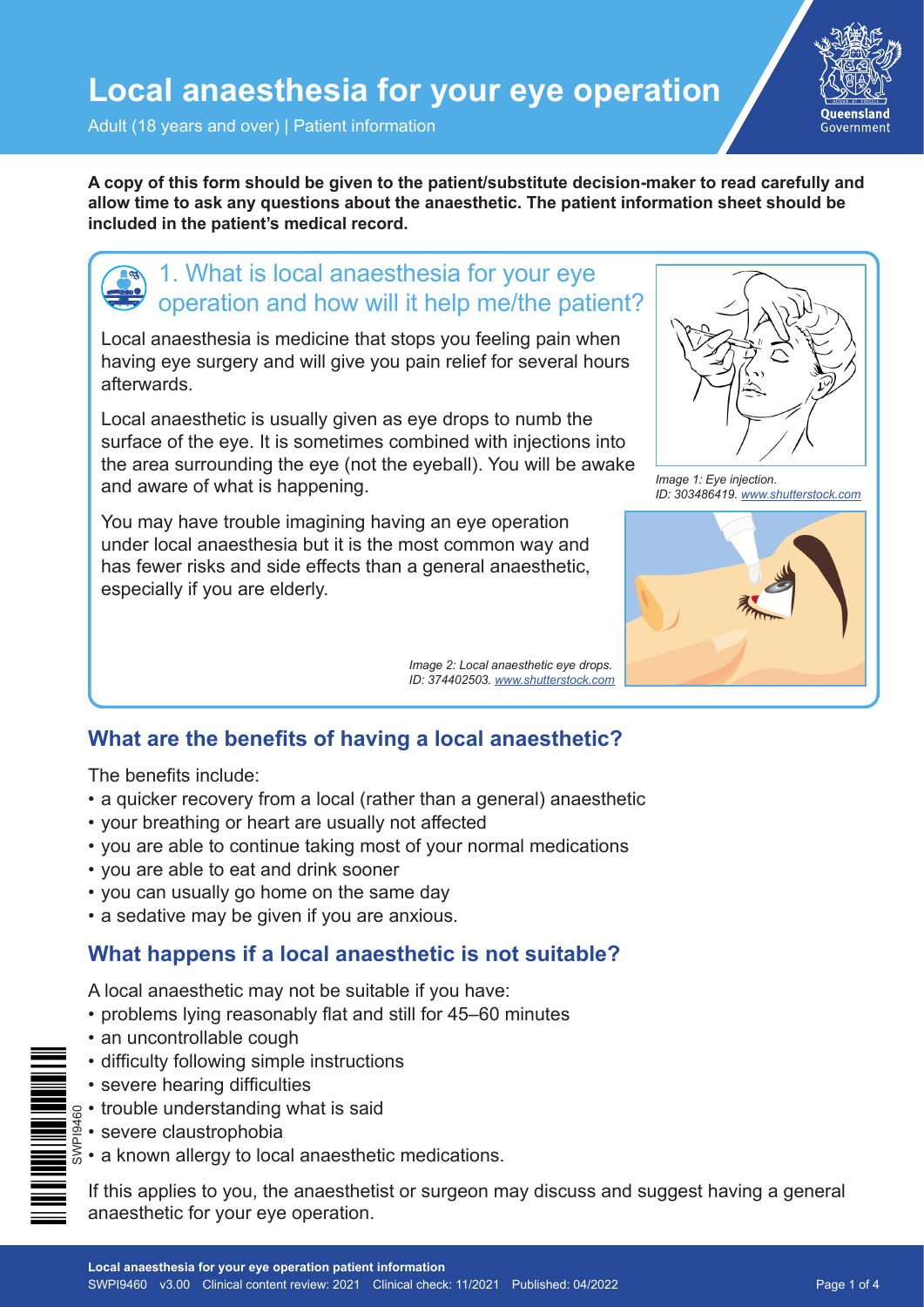## **Preparing for the anaesthetic**

You are at less risk of problems from an anaesthetic if you do the following:

- Increase your fitness before your anaesthetic to improve your blood circulation and lung health. Ask your GP about exercising safely.
- Lose weight, this will reduce many of the risks of having an anaesthetic. Ask your GP about losing weight safely.
- Stop smoking as early as possible before your surgery to give your lungs and heart a chance to improve. Smoking cuts down the oxygen in your blood and increases breathing problems during and after an operation. Phone 13 QUIT (13 78 48).
- Drink less alcohol, as alcohol may alter the effect of the anaesthetic medicines.
- Do not drink any alcohol 24 hours before surgery.
- Stop taking recreational drugs (this includes recreational smoking such as marijuana) before your surgery as these may affect the anaesthetic.
- Ask your surgeon and/or anaesthetist if you should stop taking your anticoagulant or antiplatelet (blood thinning) medicines before surgery as it may affect your blood clotting:
	- do NOT stop blood thinning medicines without medical advice
	- if you are asked to stop taking blood thinning medicine before your procedure, ask your doctor/clinician when you can restart the blood thinning medicine.

#### **On the day of your procedure:**

- **Nothing to eat or drink** ('nil by mouth'): you will be told when to have your last meal and drink. Do NOT eat (including lollies), drink, or chew gum after this time otherwise your operation may be delayed or cancelled. This is to make sure your stomach is empty so that if you vomit, there will be nothing to go into your lungs.
- **If you are a smoker or drink alcohol:** do not smoke or drink alcohol.
- **If you are taking medicines:** most medicines should be continued before an operation and taken the usual time even on the day of surgery with a sip of water, but there are some important exceptions:
	- your doctor/clinician will provide specific instructions about your medicines
	- take to the hospital all your prescribed medicines, those medicines you buy over the counter, herbal remedies and supplements to show your anaesthetist what you are taking.
- **If you feel unwell:** telephone the ward/ hospital for advice.
- Tell your doctor/clinician and the anaesthetist if you have:
	- health problems (e.g. diabetes, high blood pressure, infectious diseases, serious illnesses), including if regular treatment or a stay in hospital is needed
	- a drug addiction
	- had previous problems and/or known family problems with anaesthesia
	- false teeth, caps, loose teeth or other dental problems
	- been taking prescribed and/or over the counter medicines, herbal remedies and supplements; this may include and is not limited to blood thinning medicines, the contraceptive pill, antidepressants and/or diabetic medicines (e.g. insulin)
	- allergies/intolerances of any type and side effects.

### **During the procedure**

There may be stinging, pressure or pain which will last for less than a minute. Your eye will then be kept closed to prevent anything touching or damaging the eye. To help the anaesthetic spread, staff may massage your eye, apply pressure or place a small weight on the eye. Your anaesthetist or eye surgeon will check to make sure your eye is numb before starting the operation.

Once the operation has started, you will be aware that the surgeon is working and may feel touch and pressure. You should not experience any pain. If you are uncomfortable in any way, you must let the operating theatre staff know, so that more local anaesthetic can be given if necessary.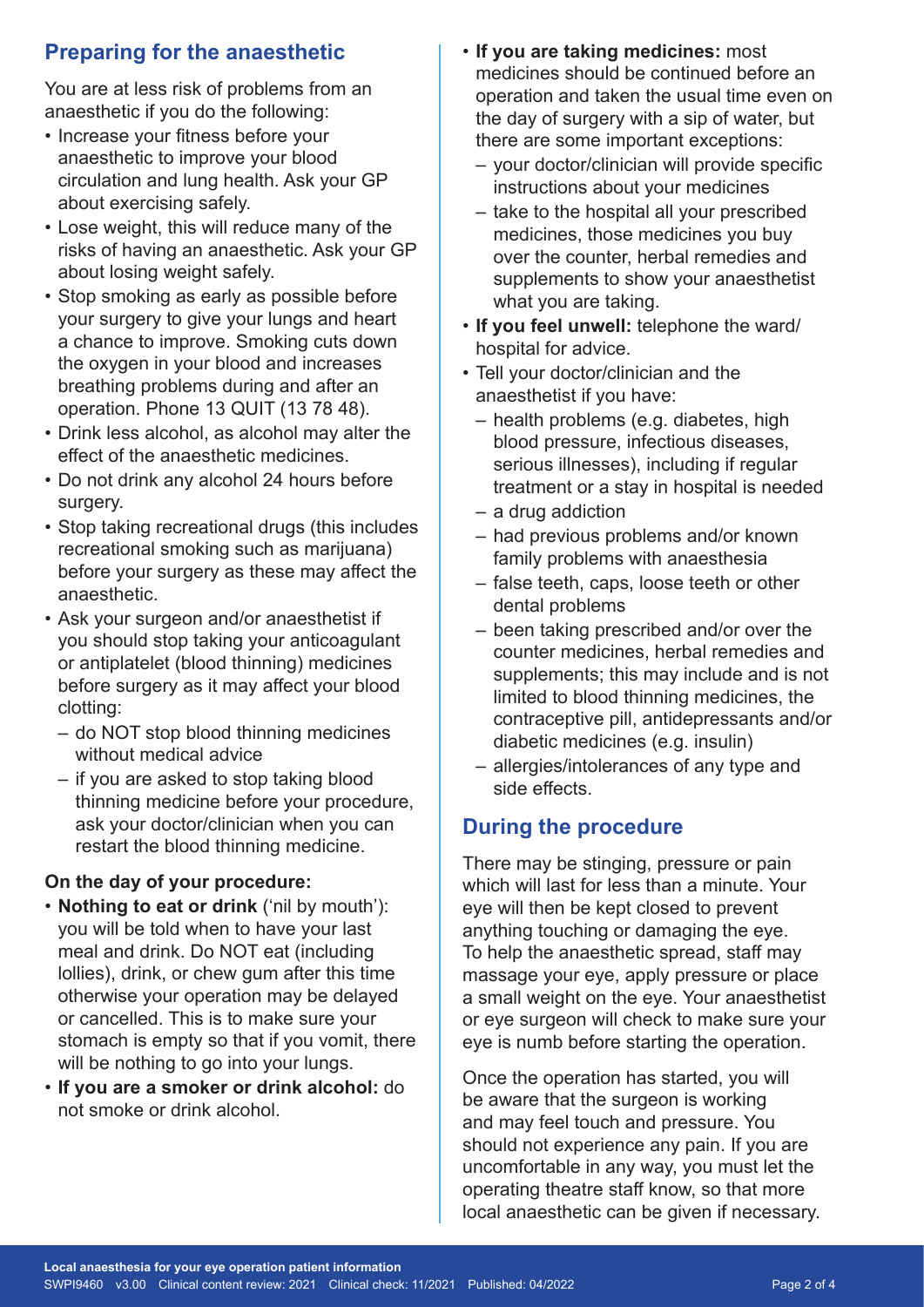

# 2. What are the risks?

There are risks and complications with anaesthesia. There may also be risks specific to each person's individual condition and circumstances. Please discuss these with the doctor/clinician and ensure they are written on the consent form before you sign it. Risks include but are not limited to the following:

#### **Common risks and complications**

- mild bruising/bleeding or a black eye from the injection
- bleeding is more common if you have been taking blood thinning drugs, such as warfarin, aspirin, clopidogrel (Plavix, Iscover, Coplavix), prasugrel (Effient), dipyridamole (Persantin or Asasantin), ticagrelor (Brilinta), apixaban (Eliquis), dabigatran (Pradaxa), rivaroxaban (Xarelto) or complementary/alternative medicines, such as fish oil and turmeric
- temporary blurred or double vision
- temporary sagging of your upper eyelid.

#### **Uncommon risks and complications**

- the local anaesthetic does not work: your doctor/clinician will discuss if further local anaesthetic or a different type of anaesthetic is required
- infection can occur, requiring antibiotics and further treatment
- allergic reaction to the medication, requiring further treatment.

#### **Rare risks and complications**

- bleeding causing problems around the eye: the surgeon may need to delay the operation to another day
- significant damage to the eye, blood vessels or eye muscles (e.g. permanent partial or total sight loss; the needle making a hole in the eye requiring further treatment)
- serious effects on your heart, blood pressure and breathing, if the local anaesthetic spreads to your brain
- permanent blurred or double vision
- permanent sagging of your upper eyelid
- death as a result of this anaesthetic is rare.

Risks are increased if you:

- are elderly
- smoke
- are overweight
- have the following:
	- a bad cold or flu, asthma or other chest disease
	- diabetes
	- heart disease
	- kidney disease
	- high blood pressure
	- other serious medical conditions.

## **What are the risks of not having local anaesthesia for your eye operation?**

Not having an anaesthetic may result in you not being able to have the procedure.

There may be health consequences if you choose not to have the proposed anaesthetic. Please discuss these with the doctor/clinician.

# 3. Are there alternatives?

Making the decision to have an anaesthetic requires the patient/substitute decisionmaker to understand the options available. Please discuss any alternative treatment options with your doctor/clinician.

## 4. What should I expect after the anaesthetic?

After the operation:

- You will be returned to the ward or day procedure area where you will rest until you are well enough to go home.
- Your eye may stay numb for 2–3 hours. When this wears off, you may feel some pain. The staff will let you know what medication to take, usually paracetamol.
- You should not feel severe pain. If you do, please contact the hospital or eye clinic or your GP.
- The eye surgeon will give you specific instructions related to care of your eye. This may include for a period of time after your operation: